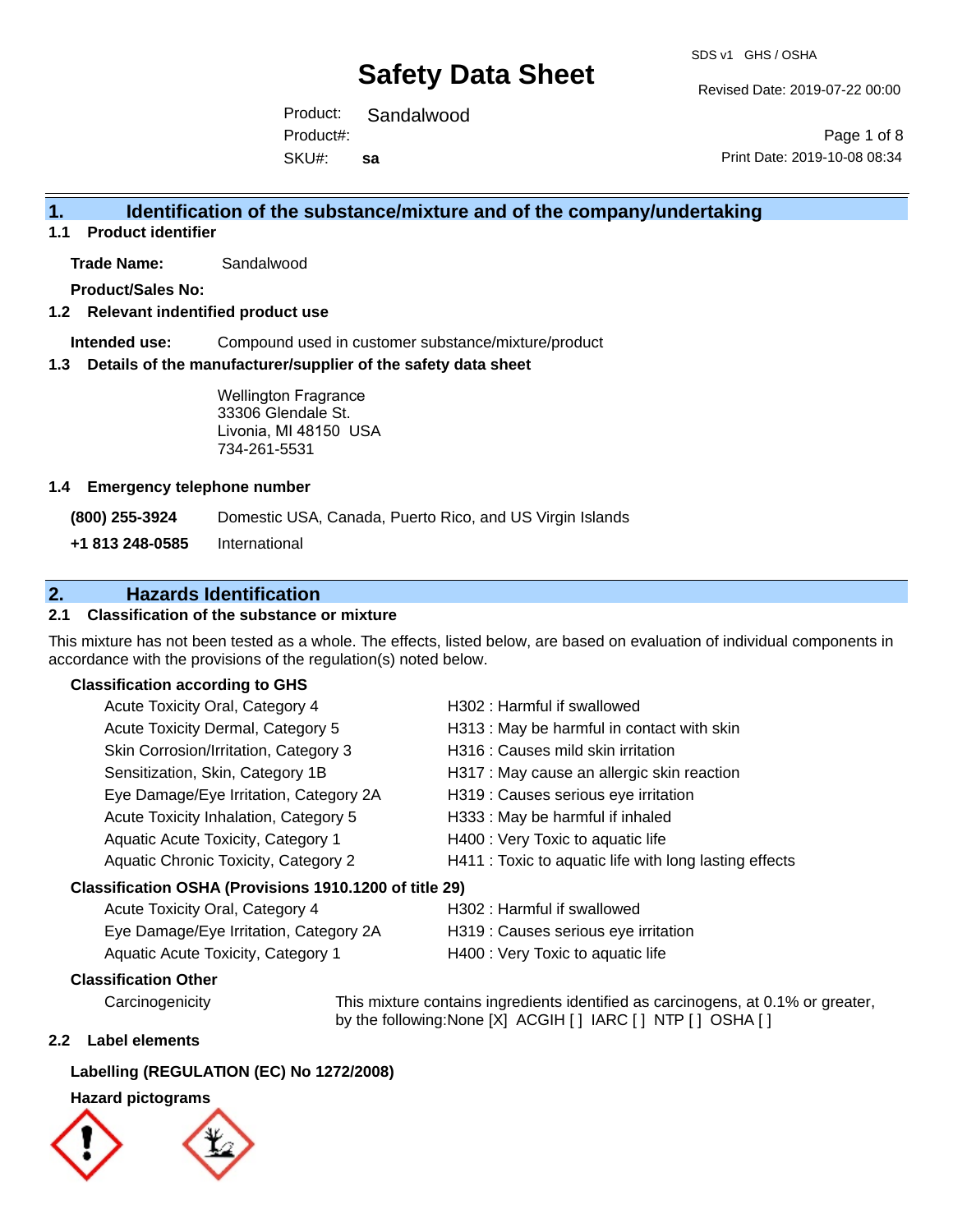Revised Date: 2019-07-22 00:00

Product: Sandalwood SKU#: Product#: **sa**

Page 2 of 8 Print Date: 2019-10-08 08:34

| <b>Signal Word: Warning</b>     |                                                                                                                                  |  |  |
|---------------------------------|----------------------------------------------------------------------------------------------------------------------------------|--|--|
| <b>Hazard statments</b>         |                                                                                                                                  |  |  |
| H <sub>302</sub>                | Harmful if swallowed                                                                                                             |  |  |
| H313                            | May be harmful in contact with skin                                                                                              |  |  |
| H316                            | Causes mild skin irritation                                                                                                      |  |  |
| H317                            | May cause an allergic skin reaction                                                                                              |  |  |
| H319                            | Causes serious eye irritation                                                                                                    |  |  |
| H333                            | May be harmful if inhaled                                                                                                        |  |  |
| H400                            | Very Toxic to aquatic life                                                                                                       |  |  |
| H411                            | Toxic to aquatic life with long lasting effects                                                                                  |  |  |
| <b>Precautionary Statements</b> |                                                                                                                                  |  |  |
| <b>Prevention:</b>              |                                                                                                                                  |  |  |
| P <sub>264</sub>                | Wash hands thoroughly after handling                                                                                             |  |  |
| P <sub>270</sub>                | Do not eat, drink or smoke when using this product                                                                               |  |  |
| P272                            | Contaminated work clothing should not be allowed out of the workplace                                                            |  |  |
| P273                            | Avoid release to the environment                                                                                                 |  |  |
| <b>Response:</b>                |                                                                                                                                  |  |  |
| P301 + P312 + P330              | IF SWALLOWED: Call a POISON CENTER or doctor/physician if you feel unwell Rinse<br>mouth                                         |  |  |
| $P302 + P352$                   | IF ON SKIN: Wash with soap and water                                                                                             |  |  |
| $P304 + P312$                   | IF INHALED: Call a POISON CENTER or doctor/physician if you feel unwell                                                          |  |  |
| $P305 + P351 + P338$            | IF IN EYES: Rinse cautiously with water for several minutes Remove contact lenses if<br>present and easy to do. continue rinsing |  |  |
| $P333 + P313$                   | If skin irritation or a rash occurs: Get medical advice/attention                                                                |  |  |
| P337 + P313                     | If eye irritation persists: Get medical advice/attention                                                                         |  |  |
| P363                            | Wash contaminated clothing before reuse                                                                                          |  |  |
| P391                            | <b>Collect Spillage</b>                                                                                                          |  |  |
|                                 |                                                                                                                                  |  |  |

## **2.3 Other Hazards**

**no data available**

## **3. Composition/Information on Ingredients**

#### **3.1 Mixtures**

This product is a complex mixture of ingredients, which contains among others the following substance(s), presenting a health or environmental hazard within the meaning of the UN Globally Harmonized System of Classification and Labeling of Chemicals (GHS):

| CAS#<br>Ingredient     | EC#       | Conc.<br>Range | <b>GHS Classification</b> |
|------------------------|-----------|----------------|---------------------------|
| 120-51-4               | 204-402-9 | $50 - 60 %$    | H302; H313; H400; H411    |
| <b>Benzyl Benzoate</b> |           |                |                           |
| $105 - 95 - 3$         | 203-347-8 | $5 - 10 \%$    | H401                      |
| Ethylene brassylate    |           |                |                           |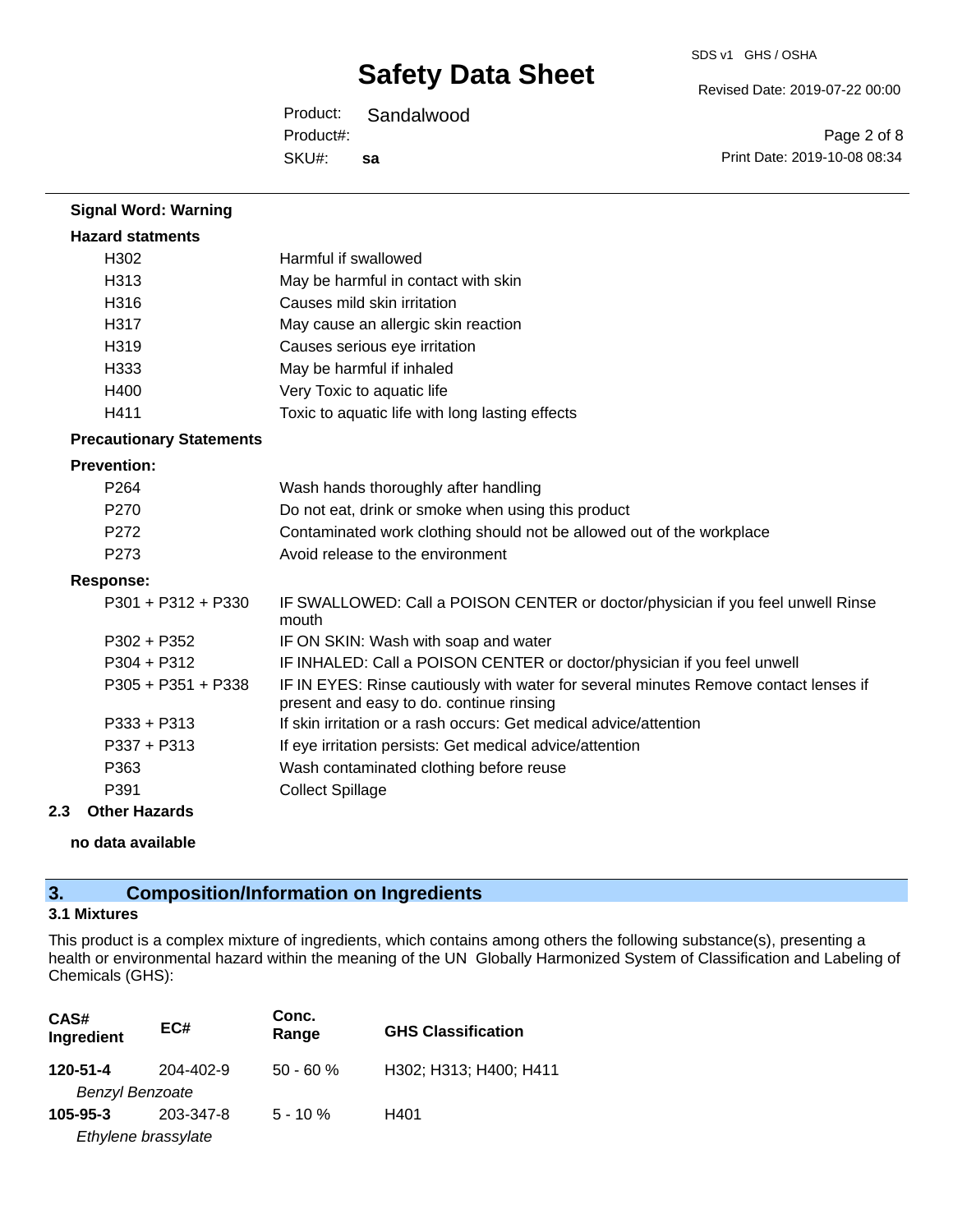SDS v1 GHS / OSHA

Revised Date: 2019-07-22 00:00

Page 3 of 8

Product: Sandalwood SKU#: Product#: **sa**

Print Date: 2019-10-08 08:34 **Conc. Range GHS Classification Ingredient EC#** 259-174-3 *Tetramethyl Acetyloctahydronaphthalenes* 54464-57-2 259-174-3 2 - 5 % H315; H317; H400; H410 202-086-7 **91-64-5** 202-086-7 2 - 5 % H302; H317; H402 265-453-0 *Pentamethylcyclopent-3-ene-butanol* **65113-99-7** 265-453-0 2 - 5 % H316; H319; H401; H411 250-954-9 *4-tert-Butylcyclohexyl acetate* **32210-23-4** 250-954-9 2 - 5 % H303; H317; H401 202-676-4 *4-tert-Butylcyclohexanol* **98-52-2** 202-676-4 1 - 2 % H303; H319; H401 202-589-1 **97-53-0** 202-589-1 1 - 2 % H303; H316; H317; H319; H401

| Eugenol                  |                         |            |                              |
|--------------------------|-------------------------|------------|------------------------------|
| 68917-29-3               | 284-638-7               | $1 - 2\%$  | H <sub>304</sub>             |
|                          | Clove leaf oil terpenes |            |                              |
| $121 - 33 - 5$           | 204-465-2               | $1 - 2\%$  | H303; H319                   |
| vanillin                 |                         |            |                              |
| 118-58-1                 | 204-262-9               | $1 - 2 \%$ | H303; H317; H320; H401; H412 |
| <b>Benzyl Salicylate</b> |                         |            |                              |

See Section 16 for full text of GHS classification codes

See Section 16 for full text of GHS classification codes which where not shown in section 2

Total Hydrocarbon Content (%  $w/w$ ) = 0.47

### **4. First Aid Measures**

**CAS#**

*Coumarin*

#### **4.1 Description of first aid measures**

| Inhalation:                                                     | Remove from exposure site to fresh air and keep at rest.<br>Obtain medical advice.                            |
|-----------------------------------------------------------------|---------------------------------------------------------------------------------------------------------------|
| Eye Exposure:                                                   | Flush immediately with water for at least 15 minutes.<br>Contact physician if symptoms persist.               |
| <b>Skin Exposure:</b>                                           | Remove contaminated clothes. Wash thoroughly with water (and soap).<br>Contact physician if symptoms persist. |
| Ingestion:                                                      | Rinse mouth with water and obtain medical advice.                                                             |
| 4.2 Most important symptoms and effects, both acute and delayed |                                                                                                               |
| Symptoms:                                                       | no data available                                                                                             |
| Risks:                                                          | Refer to Section 2.2 "Hazard Statements"                                                                      |
| 4.3                                                             | Indication of any immediate medical attention and special treatment needed                                    |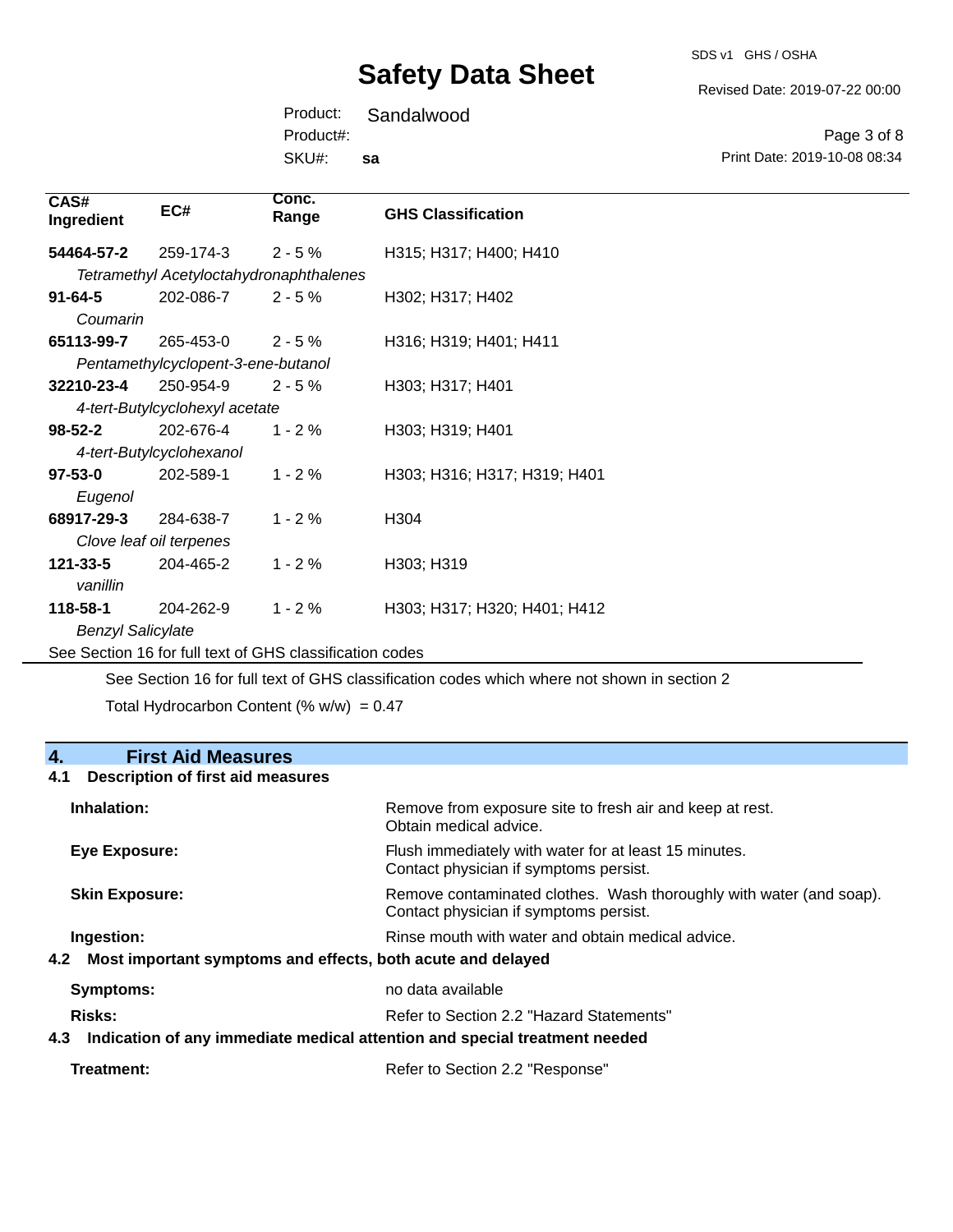SDS v1 GHS / OSHA

Revised Date: 2019-07-22 00:00

Product: Sandalwood SKU#: Product#: **sa**

Page 4 of 8 Print Date: 2019-10-08 08:34

| 5.<br><b>Fire-Fighting measures</b>                                    |                                                   |
|------------------------------------------------------------------------|---------------------------------------------------|
| <b>Extinguishing media</b><br>5.1                                      |                                                   |
| Suitable:                                                              | Carbon dioxide (CO2), Dry chemical, Foam          |
| Unsuitable                                                             | Do not use a direct water jet on burning material |
| Special hazards arising from the substance or mixture<br>$5.2^{\circ}$ |                                                   |
| During fire fighting:<br><b>Advice for firefighters</b><br>5.3         | Water may be ineffective                          |
| <b>Further information:</b>                                            | Standard procedure for chemical fires             |

#### **6. Accidental Release Measures**

#### **6.1 Personal precautions, protective equipment and emergency procedures**

Avoid inhalation and contact with skin and eyes. A self-contained breathing apparatus is recommended in case of a major spill.

#### **6.2 Environmental precautions**

Keep away from drains, soil, and surface and groundwater.

#### **6.3 Methods and materials for containment and cleaning up**

Clean up spillage promptly. Remove ignition sources. Provide adequate ventilation. Avoid excessive inhalation of vapors. Gross spillages should be contained by use of sand or inert powder and disposed of according to the local regulations.

#### **6.4 Reference to other sections**

Not Applicable

### **7. Handling and Storage**

#### **7.1 Precautions for safe handling**

Apply according to good manufacturing and industrial hygiene practices with proper ventilation. Do not drink, eat or smoke while handling. Respect good personal hygiene.

#### **7.2 Conditions for safe storage, including any incompatibilities**

Store in a cool, dry and ventilated area away from heat sources and protected from light in tightly closed original container. Avoid uncoated metal container. Keep air contact to a minimum.

#### **7.3 Specific end uses**

No information available

#### **8. Exposure Controls/Personal Protection**

#### **8.1 Control parameters**

**Exposure Limits:** Contains no substances with occupational exposure limit values.

**Engineering Controls:** Use local exhaust as needed.

#### **8.2 Exposure controls - Personal protective equipment**

**Eye protection:** Tightly sealed goggles, face shield, or safety glasses with brow guards and side shields, etc. as may be appropriate for the exposure

**Respiratory protection:** Avoid excessive inhalation of concentrated vapors. Apply local ventilation where appropriate.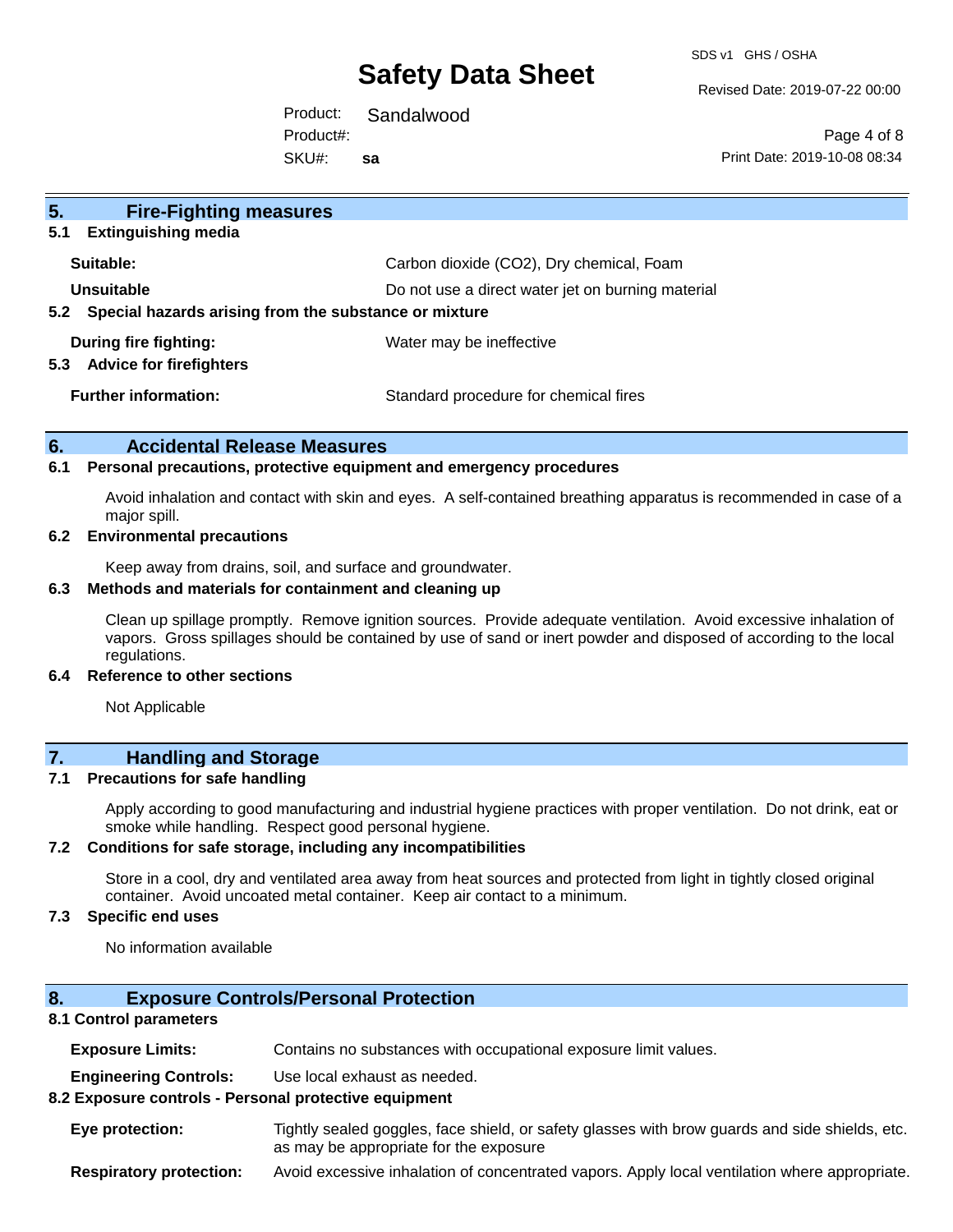SDS v1 GHS / OSHA

Revised Date: 2019-07-22 00:00

Product: Sandalwood SKU#: Product#: **sa**

Page 5 of 8 Print Date: 2019-10-08 08:34

**Skin protection:** Avoid Skin contact. Use chemically resistant gloves as needed.

## **9. Physical and Chemical Properties**

#### **9.1 Information on basic physical and chemical properties**

| Appearance:                  | Liquid                            |
|------------------------------|-----------------------------------|
| Odor:                        | <b>Conforms to Standard</b>       |
| Color:                       | Yellow Tint to Pale Yellow (G1-3) |
| <b>Viscosity:</b>            | Liquid                            |
| <b>Freezing Point:</b>       | Not determined                    |
| <b>Boiling Point:</b>        | Not determined                    |
| <b>Melting Point:</b>        | Not determined                    |
| <b>Flashpoint (CCCFP):</b>   | >200 F (93.33 C)                  |
| <b>Auto flammability:</b>    | Not determined                    |
| <b>Explosive Properties:</b> | None Expected                     |
| <b>Oxidizing properties:</b> | None Expected                     |
| Vapor Pressure (mmHg@20 C):  | 0.0204                            |
| %VOC:                        | 0.02                              |
| Specific Gravity @ 25 C:     | 1.0450                            |
| Density @ 25 C:              | 1.0420                            |
| Refractive Index @ 20 C:     | 1.5300                            |
| Soluble in:                  | Oil                               |

### **10. Stability and Reactivity**

| <b>10.1 Reactivity</b>                  | None                                               |
|-----------------------------------------|----------------------------------------------------|
| <b>10.2 Chemical stability</b>          | Stable                                             |
| 10.3 Possibility of hazardous reactions | None known                                         |
| <b>10.4 Conditions to avoid</b>         | None known                                         |
| 10.5 Incompatible materials             | Strong oxidizing agents, strong acids, and alkalis |
| 10.6 Hazardous decomposition products   | None known                                         |

### **11. Toxicological Information**

#### **11.1 Toxicological Effects**

Acute Toxicity Estimates (ATEs) based on the individual Ingredient Toxicity Data utilizing the "Additivity Formula"

**Acute toxicity - Oral - (Rat) mg/kg** (LD50: 1886.8762) Harmful if swallowed **Acute toxicity - Inhalation - (Rat) mg/L/4hr** (LD50: 95.1448) May be harmful if inhaled **Skin corrosion / irritation** May be harmful if inhaled

Acute toxicity - Dermal - (Rabbit) mg/kg<br>
(LD50: 2885.9585) May be harmful in contact with skin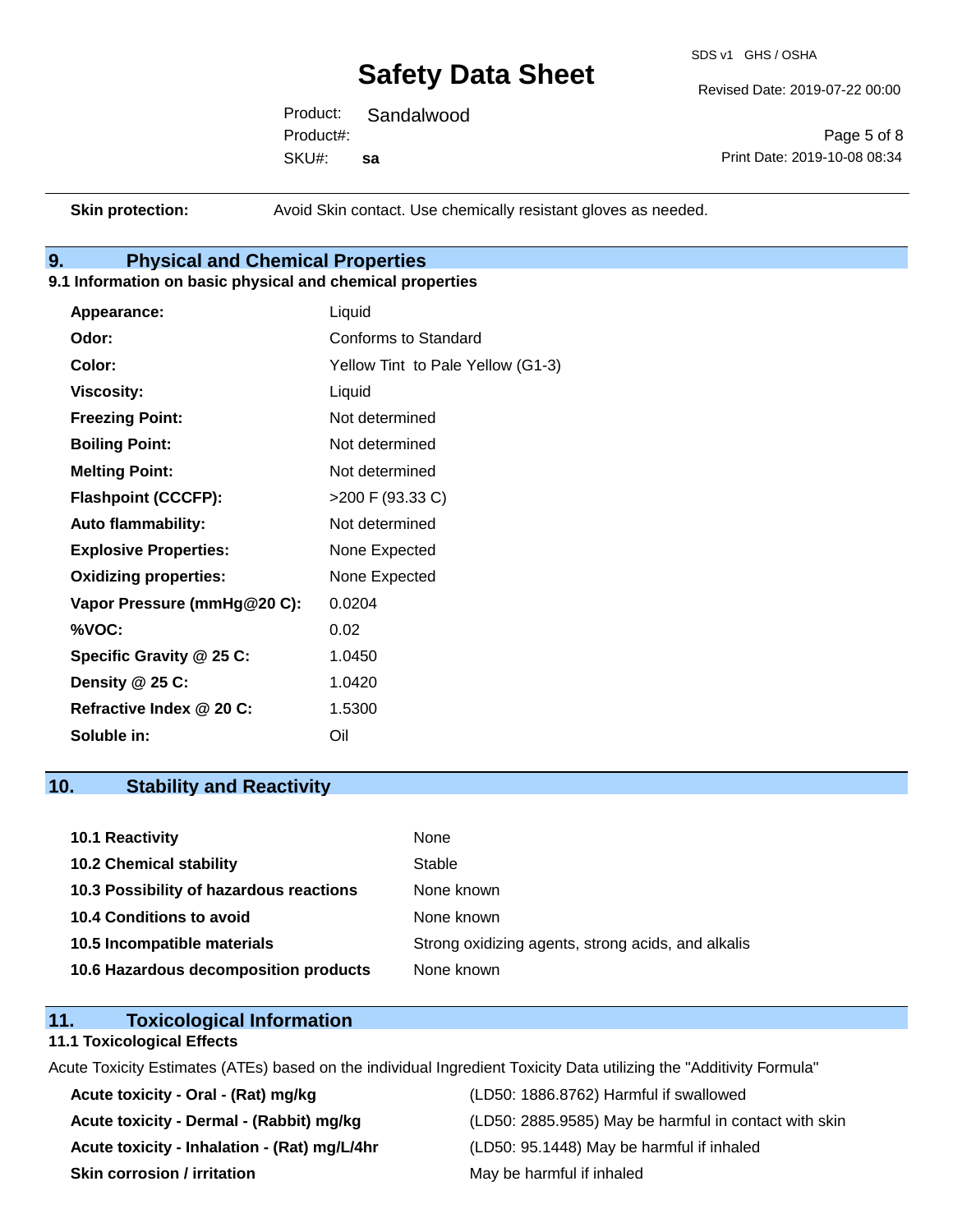SDS v1 GHS / OSHA

Revised Date: 2019-07-22 00:00

Product: Sandalwood SKU#: Product#: **sa**

Page 6 of 8 Print Date: 2019-10-08 08:34

| Serious eye damage / irritation                    | Causes serious eye irritation                            |  |
|----------------------------------------------------|----------------------------------------------------------|--|
| <b>Respiratory sensitization</b>                   | Not classified - the classification criteria are not met |  |
| <b>Skin sensitization</b>                          | May cause an allergic skin reaction                      |  |
| <b>Germ cell mutagenicity</b>                      | Not classified - the classification criteria are not met |  |
| Carcinogenicity                                    | Not classified - the classification criteria are not met |  |
| <b>Reproductive toxicity</b>                       | Not classified - the classification criteria are not met |  |
| Specific target organ toxicity - single exposure   | Not classified - the classification criteria are not met |  |
| Specific target organ toxicity - repeated exposure | Not classified - the classification criteria are not met |  |
| <b>Aspiration hazard</b>                           | Not classified - the classification criteria are not met |  |

#### **12. Ecological Information 12.1 Toxicity**

| <b>Acute acquatic toxicity</b>     | Very Toxic to aquatic life                      |
|------------------------------------|-------------------------------------------------|
| <b>Chronic acquatic toxicity</b>   | Toxic to aquatic life with long lasting effects |
| <b>Toxicity Data on soil</b>       | no data available                               |
| <b>Toxicity on other organisms</b> | no data available                               |
|                                    |                                                 |
| 12.2 Persistence and degradability | no data available                               |
| 12.3 Bioaccumulative potential     | no data available                               |
| 12.4 Mobility in soil              | no data available                               |
| 12.5 Other adverse effects         | no data available                               |

#### **13. Disposal Conditions**

#### **13.1 Waste treatment methods**

Do not allow product to reach sewage systems. Dispose of in accordance with all local and national regulations. Send to a licensed waste management company.The product should not be allowed to enter drains, water courses or the soil. Do not contaminate ponds, waterways or ditches with chemical or used container.

## **14. Transport Information**

| <b>Marine Pollutant</b>                                                                  | Yes. Ingredient of greatest environmental impact:<br>120-51-4 : (50 - 60 %) : Benzyl Benzoate |                                     |                   |                 |        |  |
|------------------------------------------------------------------------------------------|-----------------------------------------------------------------------------------------------|-------------------------------------|-------------------|-----------------|--------|--|
| <b>Regulator</b>                                                                         |                                                                                               | <b>Class</b>                        | <b>Pack Group</b> | <b>Sub Risk</b> | UN-nr. |  |
| U.S. DOT (Non-Bulk)<br><b>Chemicals NOI</b><br><b>ADR/RID (International Road/Rail)</b>  |                                                                                               | Not Regulated - Not Dangerous Goods |                   |                 |        |  |
| <b>Environmentally Hazardous</b><br>Substance, Liquid, n.o.s.<br><b>IATA (Air Cargo)</b> |                                                                                               | 9                                   | Ш                 |                 | UN3082 |  |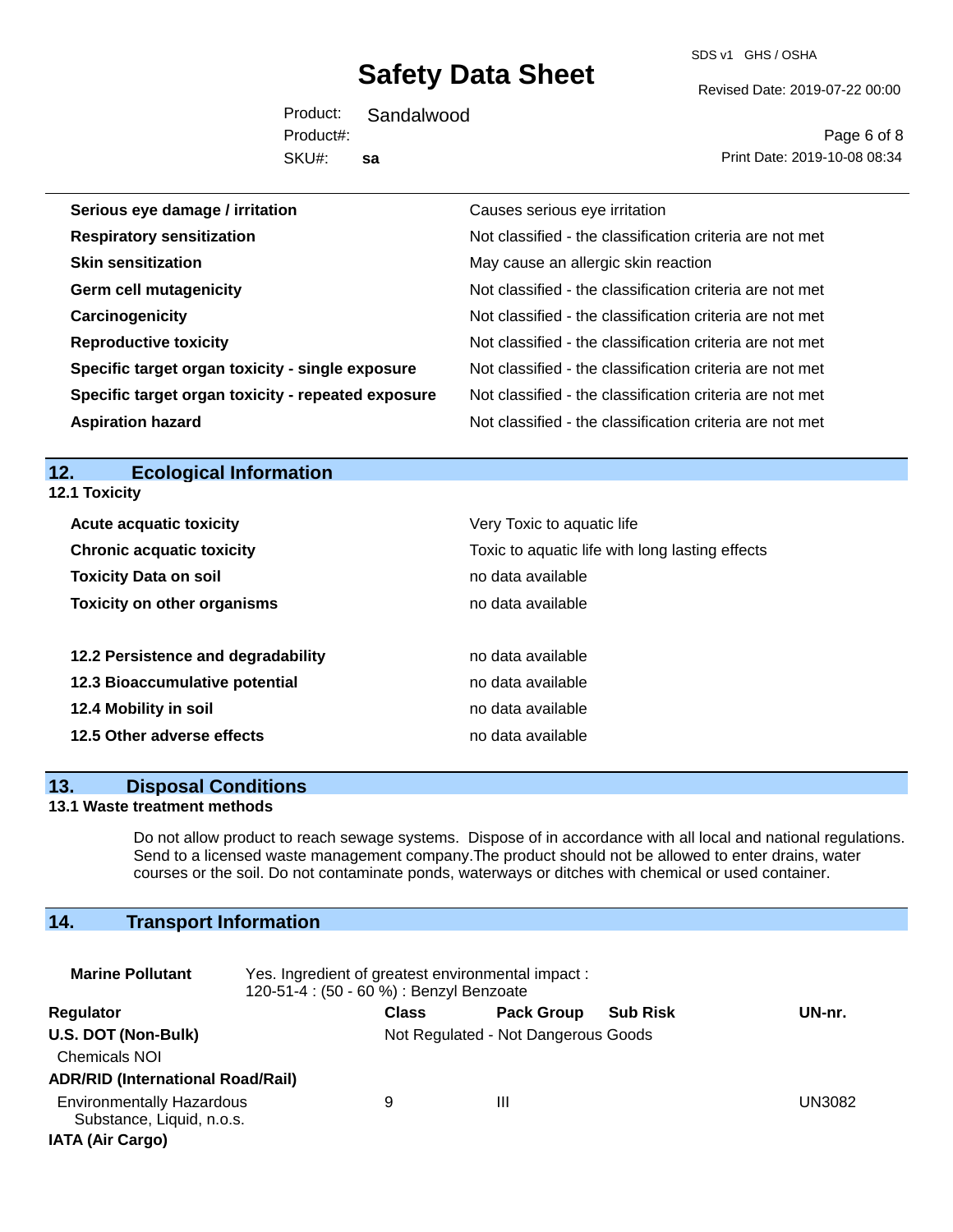SDS v1 GHS / OSHA

|                                                               |                               |               |            | <b>UAIGLY DAIA UIIGGL</b>             | Revised Date: 2019-07-22 00:00                                        |
|---------------------------------------------------------------|-------------------------------|---------------|------------|---------------------------------------|-----------------------------------------------------------------------|
|                                                               |                               | Product:      | Sandalwood |                                       |                                                                       |
|                                                               |                               | Product#:     |            |                                       | Page 7 of 8                                                           |
|                                                               |                               | SKU#:         | sa         |                                       | Print Date: 2019-10-08 08:34                                          |
| <b>Environmentally Hazardous</b><br>Substance, Liquid, n.o.s. |                               |               | 9          | $\mathbf{III}$                        | <b>UN3082</b>                                                         |
| IMDG (Sea)                                                    |                               |               |            |                                       |                                                                       |
| <b>Environmentally Hazardous</b><br>Substance, Liquid, n.o.s. |                               |               | 9          | $\mathbf{III}$                        | <b>UN3082</b>                                                         |
| 15.                                                           | <b>Regulatory Information</b> |               |            |                                       |                                                                       |
| <b>U.S. Federal Regulations</b>                               |                               |               |            |                                       |                                                                       |
| <b>TSCA (Toxic Substance Control Act)</b>                     |                               |               |            |                                       | All components of the substance/mixture are listed or exempt          |
| 40 CFR(EPCRA, SARA, CERCLA and CAA)                           |                               |               |            |                                       | This product contains NO components of concern.                       |
| <b>U.S. State Regulations</b>                                 |                               |               |            |                                       |                                                                       |
| <b>California Proposition 65 Warning</b>                      |                               |               |            |                                       | This product contains the following components:                       |
| 94-59-7                                                       | $202 - 345 - 4 \leq 36$ ppm   |               |            | Safrole (Natural Source)              |                                                                       |
| $93 - 15 - 2$                                                 | $202 - 223 - 0 \leq 15$ ppm   |               |            | Methyl Eugenol (Natural Source)       |                                                                       |
| <b>Canadian Regulations</b>                                   |                               |               |            |                                       |                                                                       |
| <b>DSL</b>                                                    |                               |               |            | components are NOT on the List:       | 99.90% of the components are listed or exempt. The following          |
| 67801-20-1                                                    | 267-140-4 0.1 - 1.0 %         |               |            |                                       | 3-Methyl-5-(2,2,3-trimethyl-3-cyclopenten-1-yl)pent-4-en-2-ol         |
| 211299-54-6 427-580-1                                         |                               | $\leq$ 20 ppm |            | ethyl-, (4aR, 5R, 7aS, 9R)-           | 4H-4a,9-Methanoazuleno[5,6-d]-1,3-dioxole,octahydro-2,2,5,8,89a-hexam |
| 94201-73-7                                                    | 303-662-1                     | $\leq$ 20 ppm |            | Tetrahydro-4-methyl-2-phenyl-2H-pyran |                                                                       |
|                                                               |                               |               |            |                                       |                                                                       |

## **16. Other Information**

#### **GHS H-Statements referred to under section 3 and not listed in section 2**

| H303 : May be harmful if swallowed                       | H304 : May be fatal if swallowed and enters airways            |
|----------------------------------------------------------|----------------------------------------------------------------|
| H315 : Causes skin irritation                            | H317 : May cause an allergic skin reaction                     |
| H320 : Causes eye irritation                             | H401 : Toxic to aquatic life                                   |
| H402 : Harmful to aquatic life                           | H410 : Very toxic to aquatic life with long lasting<br>effects |
| H412 : Harmful to aquatic life with long lasting effects |                                                                |
| <b>Total Fractional Values</b>                           |                                                                |
| (TFV) Risk                                               | <b>Risk</b><br>(TFV)                                           |
| (52.55) Acute Toxicity Inhalation, Category 5            | (39.14) Aquatic Chronic Toxicity, Category 3                   |
| (3.91) Aquatic Chronic Toxicity, Category 2              | (3.80) Sensitization, Skin, Category 1B                        |
| (2.58) Aquatic Chronic Toxicity, Category 4              | (2.43) Aquatic Acute Toxicity, Category 1                      |
|                                                          |                                                                |

- (1.73) Acute Toxicity Dermal, Category 5 (1.23) Eye Damage/Eye Irritation, Category 2A
- (1.19) Skin Corrosion/Irritation, Category 3 (1.06) Acute Toxicity Oral, Category 4
- -